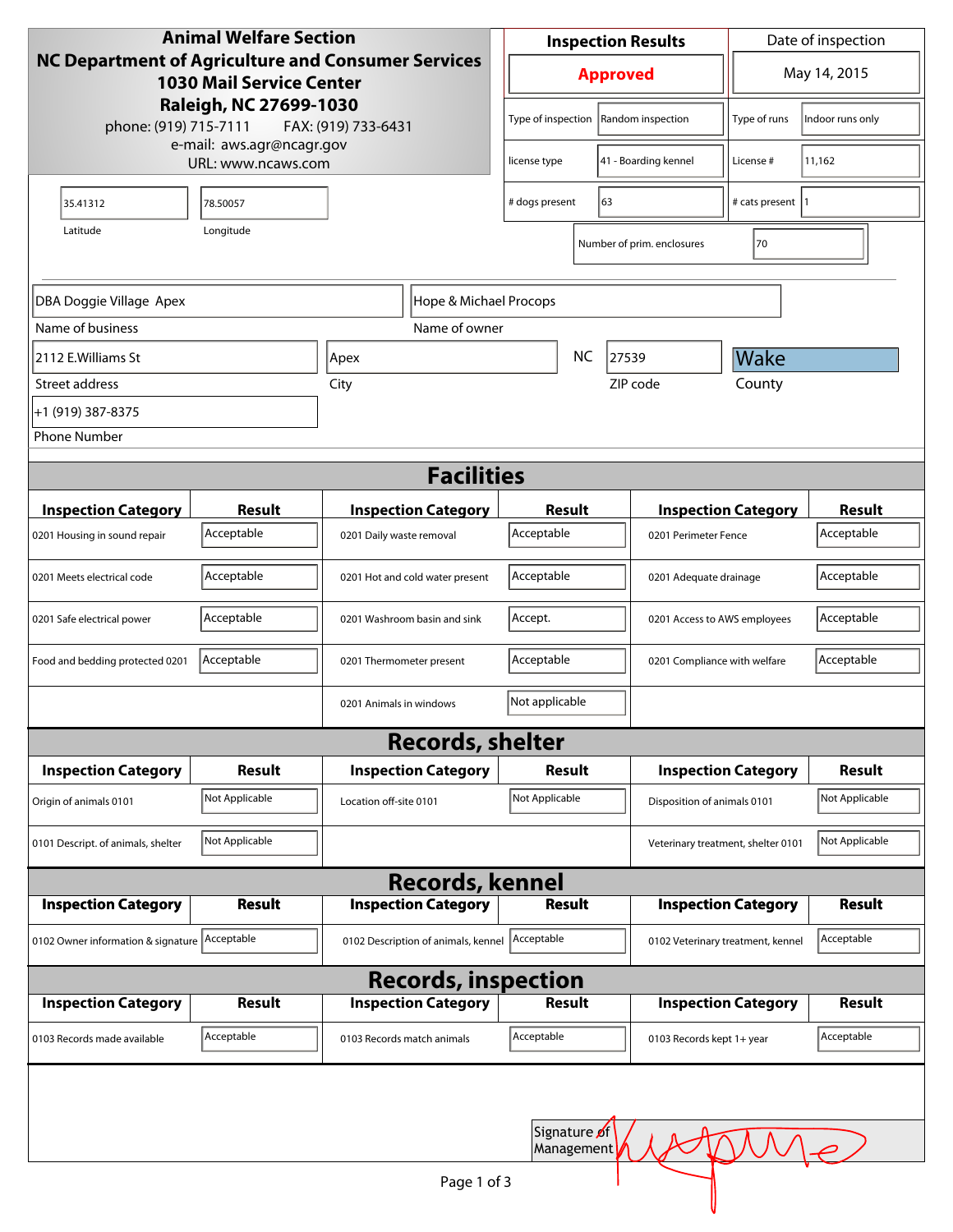| <b>Animal Welfare Section, NCDA&amp;CS</b>                           |                                 |                                    | <b>Inspection Results</b> |                                    | Date of inspection |                |  |  |
|----------------------------------------------------------------------|---------------------------------|------------------------------------|---------------------------|------------------------------------|--------------------|----------------|--|--|
| Inspection Report, continued                                         |                                 |                                    | <b>Approved</b>           |                                    | May 14, 2015       |                |  |  |
|                                                                      |                                 |                                    |                           |                                    |                    | <b>NC</b>      |  |  |
| <b>Hope &amp; Michael Procops</b><br>DBA Doggie Village Apex<br>Apex |                                 |                                    |                           |                                    |                    |                |  |  |
| <b>Indoor facilities</b>                                             |                                 |                                    |                           |                                    |                    |                |  |  |
| <b>Inspection Category</b>                                           | Result                          | <b>Inspection Category</b>         | Result                    | <b>Inspection Category</b>         |                    | Result         |  |  |
| 0202 Ambient temperature, indoor                                     | Acceptable                      | 0202 Ventilation, indoor           | Acceptable                | 0202 Lighting, indoor              |                    | Acceptable     |  |  |
| 0202 Imperv./Sanitary surf., indoor                                  | Acceptable                      | 0202 Drainage, indoor              | Acceptable                |                                    |                    |                |  |  |
| <b>Outdoor facilities</b>                                            |                                 |                                    |                           |                                    |                    |                |  |  |
| <b>Inspection Category</b>                                           | Result                          |                                    | Result                    | <b>Inspection Category</b>         |                    | Result         |  |  |
| 0203 Impervious surfaces, outdoor                                    | Not Applicable                  | 0203 Housing, 1 per animal         | Not Applicable            | 0203 Protection from elements      |                    | Not Applicable |  |  |
| 0203 Owner advised, outdoor                                          | Not Applicable                  | 0203 Drainage, outdoor             | Not Applicable            |                                    |                    |                |  |  |
| <b>Primary enclosures</b>                                            |                                 |                                    |                           |                                    |                    |                |  |  |
| <b>Inspection Category</b>                                           | Result                          | <b>Inspection Category</b>         | Result                    | <b>Inspection Category</b>         |                    | Result         |  |  |
| 0204 Drainage prev. cross contam.                                    | Acceptable                      | 0204 Fence height >= 5 feet        | Acceptable                | 0204 1:10 ratio, person: human     |                    | Not Acceptable |  |  |
| 0204 Surf. impervious to moisture                                    | Acceptable                      | 0204 Enclosure is escape proof     | Acceptable                | 0204 Cats, $>=$ 4 sq. ft. / adult  |                    | Acceptable     |  |  |
| 0204 Prevent contact with wood                                       | Acceptable                      | 0204 Solid resting surface         | Acceptable                | 0204 Cats, <= 12 / enclosure       |                    | Acceptable     |  |  |
| 0204 Enclosures in sound repair                                      | Acceptable                      | 0204 Cats, raised resting surface  | Acceptable                | 0204 Cats, 1 litter pan / 3 adults |                    | Acceptable     |  |  |
| 0204 Size of enclosure                                               | Acceptable                      | 0204 Dogs, supervision if > 4      | Acceptable                |                                    |                    |                |  |  |
|                                                                      |                                 | <b>Feeding</b>                     |                           |                                    |                    |                |  |  |
| <b>Inspection Category</b>                                           | Result                          | <b>Inspection Category</b>         | Result                    | <b>Inspection Category</b>         |                    | <b>Result</b>  |  |  |
| 0205 Feeding, 1x / day, adult                                        | Acceptable                      | 0205 Feeding, 1 bowl / adult       | Acceptable                | 0205 Feeding, commercial food      |                    | Acceptable     |  |  |
| 0205 Feeding, bowl in good repair                                    | Acceptable                      | 0205 Feeding, quality food         | Acceptable                | 0205 Feeding, bowl is protected    |                    | Acceptable     |  |  |
| 0205 Feeding, 2x / day, young                                        | Acceptable                      |                                    |                           |                                    |                    |                |  |  |
|                                                                      |                                 | <b>Watering</b>                    |                           |                                    |                    |                |  |  |
| <b>Inspection Category</b>                                           | <b>Result</b>                   | <b>Inspection Category</b>         | Result                    |                                    |                    |                |  |  |
| 0206 Watering, continuous access                                     | Acceptable                      | 0206 Watering, bowl in good repair | Acceptable                |                                    |                    |                |  |  |
| <b>Sanitation/Employees/Classification &amp; Separation</b>          |                                 |                                    |                           |                                    |                    |                |  |  |
| <b>Inspection Category</b>                                           | Result                          | <b>Inspection Category</b>         | Result                    | <b>Inspection Category</b>         |                    | Result         |  |  |
| 0207 Waste removal 2x / day                                          | Acceptable                      | 0207 Grounds overgrown             | Acceptable                | 0207 Young given social interact.  |                    | Not Applicable |  |  |
| 0207 Animals removed while clean                                     | Acceptable<br>0207 Pest Control |                                    | Acceptable                | 0207 Species separated             |                    | Acceptable     |  |  |
| Signature of<br>Management                                           |                                 |                                    |                           |                                    |                    |                |  |  |
|                                                                      |                                 | Page 2 of 3                        |                           |                                    |                    |                |  |  |